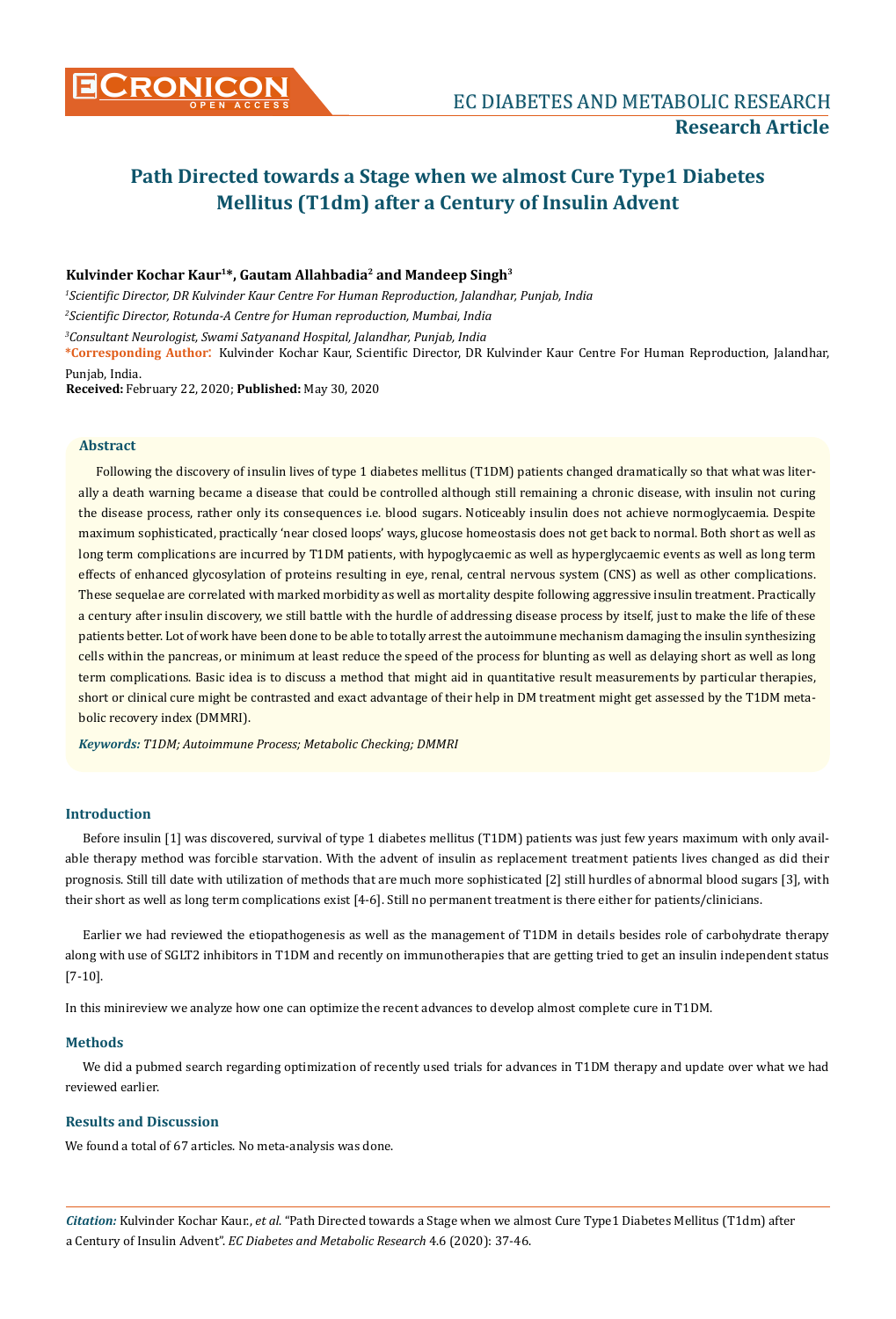38

#### **Etiopathogenesis of T1DM (Genetic and environmental factors)**

T1DM forms via elimination of the immune system against the  $\beta$ -cell antigen along with provocation of proinflammatory responses. Following presentation of beta-cell antigens to the immune system via antigen presenting cells (APC), chronic immunological responses start secondary to improper control of immunological reactions that result in the β-cell destruction. β-cell death through virus directed/ physiological modes stimulates liberation of antigens as well as onset of immune responses against other β-cells. Mostly dendritic cells (DC's) take up these Antigens, presenting them to T-cells. Possibility of any autoimmune process can be there only if autoreactive T-cells have escaped thymic negative selection. Autoreactive T-cells, that get activated via DC's stimulate Autoreactive T as well as B-cells. Ultimately effector mechanisms of the β-cell destruction need the collective action of DC's, macrophages, T as well as B cells and natural killer (NK) cells [11]. Of the environmental factors decrease in gut microbiota (GM), obesity, early fruit introduction or cow milk in childhood, gluten, toxins, absence of vitamins as well as viruses [12-14]. Moreover, pancreas take part in etiopathogenesis of T1D. Immune cell confrontation with GM occurs early in childhood, that activates immunocontrolling modes that control autoimmune reactions-a phenomenon called "hygiene-hypothesis". Toll like receptor 4 (TLR4), stimulating lipopolysaccharides (LPS), as well as other bacterial products which have contact with immune system are documented as suppressors of immunity [15]. Thus, decrease in GM loss of control of immune system followed by immune cell actions against cells of self-ultimately T1D [16]. Correlation of early fruit introduction relates to increase in autoimmunity to β-cells. Possibly abnormal immune response to solid food antigens in immature gut immune system in children that possess HLA susceptibility to DM. Moreover, overload hypothesis points that environmental food exposures might over stimulate β-cell increased autoimmune mediated damage. Similarly, increased amounts of bovine milk products increased risk of autoimmunity in children that possess HLA susceptibility. This might be due to insulin autoantibody, in view of cross reactivity between bovine as well as human insulin [12]. Gluten foods (cereals) in children < 3 yrs =>significant increase in islet autoantibody synthesis. DM patients with HLA-DR allele have increased T-cell reactivity to gluten derived polypeptides. This is secondary to interferon y (IFNy) as well as IL-17 liberation. Intestinal inflammation as well as T cell activation induced by gluten β-cell autoimmunity [17]. Vit D can modify T as well as B-cells function. VDR agonists Treg cell induction. By stimulation of tolerance [18] as well as stop differentiation as well as maturation of DC's, downregulate expression of costimulatory molecules like CD40, CD80 and CD 86 and decrease IL-10 production, Viruses might T1D by 2 modes i) a direct cytolytic action on β-cells or ii)Indirect triggering of a DM-related autoimmune process against β-cells that β-cells destruction. This is due to structural similarity of some viral structures as well as β-cells antigen. Persistent virus infection may β-cell autoimmunity. Enterovirus, rotavirus, cytomegalovirus (CMV), mumps, rubella virus, retrovirus etc [19]. 60 Genes identified by gene wide association system (GWAS). Genetic factors-HLA and non-HLA. Genetic factors of genomic locus of HLA-50% of genetic risk of T1D-Most correlations with HLA-class II genes, that get expressed in APC's like DC, macrophages and thymus epithelium. In thymus epithelium they cause presentation of self-antigen that self-tolerance. Inefficient HLA-class alleles-in interacting and presenting insulin in thymic epithelium are relatively related to T1D [20]. This may insulin negative T cells to escape negative selection. Absence of insulin expression in thymus -might hamper negative selection. Polymorphisms of in protein tyrosine phosphatase non-receptor22 (PTPN22) gene-encodes lymphocyte specific tyrosine phosphatase (LYK)-might alter immune self-tolerance. LYP-negative controller of T-cell receptor (TCR) signalling-hyperactive LYP-encoded via PTPN22-risk variant-can inhibit TCR signalling in negative selection. Polymorphisms of cytotoxic lymphocyte associated protein 4 gene (CTLA4)-related to T1D. CTLA4-has immunoregulatory role in effector T cells by suppression of T cells response [21]. CTLA4-key for regressive function of Treg in mice- CTLA4 dampens immune response via both effector and Treg. BTB and CNC homology 1 gene (BACH2) expresses transcription factor that controls Treg action. T1D risk related variant of BACH2 abnormal Treg can stimulate autoimmunity-secondary to improper control on inflammatory responses [22]. Various IL and ILR genes like IL10, IL12 and IL2RA (codes-αsubunit of IL2R)-are genetic risk factors for T1D. Polymorphisms of interferon induced with the helicase C domain 1 gene (IF1H1) might explain interaction bet genetic and environmental factors of T1D. IF1H1-evokes immune response against RNA viruses. IF1H1 variants-decreased expression-protective against T1D [23]. Immune β-cell destruction mediated by extrinsic apoptotic pathway involves FAS mediated T cell interaction and proinflammatory cytokines like IL-1β and IFNƴ [18]. BACH2-also inhibits BIM activation and JNK1 phosphorylation via β-cell response to proapoptotic signals. It cross-talks with PTPN22-an inhibitor of proapoptotic protein JNK1 [24]. This pathway targeted by other T1D genes like CTSH and GLIS3 [25]. TNFAIP3 another T1D gene gives negative feedback loop for proapoptotic action of NFκB [26].

#### **Modulation of microbiota**

It is well known that both small and large intestine house a trillion microorganisms that belong to over 100 species. Changes in intestinal bacteria has a role in development of obesity and glucose tolerance along with NAFLD has been proven [27-33]. In case of TID more important publications in both mice models as well as humans benefit of *Akkermansia muciniphila* administration insulin sensitivity as well as glucose homeostasis, healthier lipid profile with a proinflammatory tone besides other changes [34]. Giongo., *et al.* used samples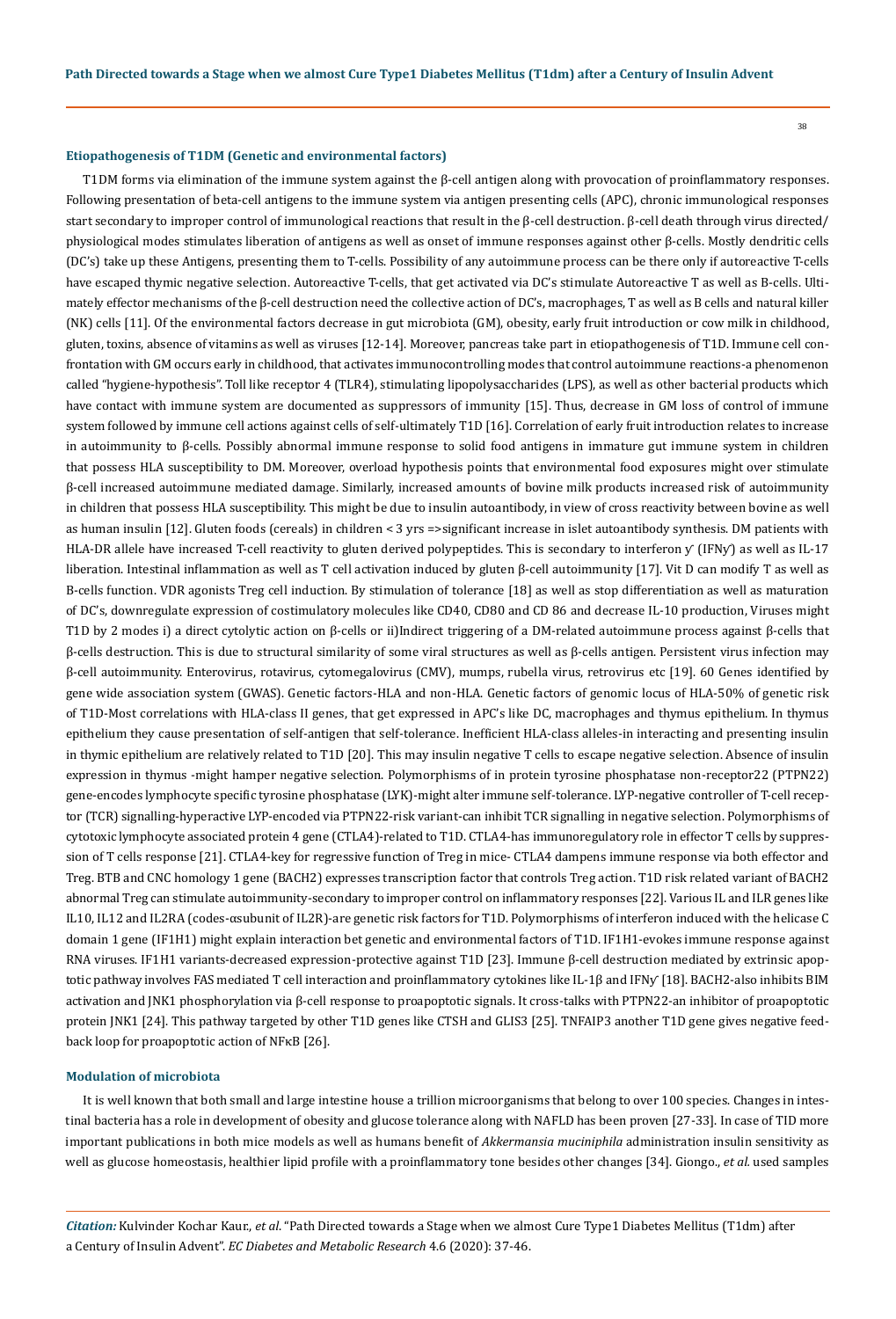39

from 8 Finnish children of which 4 cases later developed T1D with rest 4 being controls showed that the case children's samples had an unsatisfactory formation of GM diversity, that did not become as complex as that of controls as well as had heterogeneity among cases [34]. They emphasized on the significance of a compromised phylogenetic diversity in a risk of forming autoimmune DM and lay down the basis of potential screening criteria. This was corroborated by a Chinese study [35]. Long cohort studies, and RCT like FINDIA (Finnish Dietary Intervention Trial for the Prevention of type 1 diabetes), BABYDIET (in German infants), TRIGR (Trial to Reduce IDDM in the Genetically at Risk)and TEDDY of other lots gave important knowledge as to the natural history of T1D along with how GM participate [36]. More information about enriched intestinal segmented filamentous bacteria (SFB) was provided by Krigel., *et al.* [37] regarding formation as well as propagation of DM in NOD mice. Though a protective role of SFB's could not be assumed, their conclusions were that SFB's in certain ways ameliorated the propagation of T1D as well as facilitate a boost in certain T-helper cell sub-populations. Earlier SFB's were thought to be latent but present proof gives clues that they; possess part in mucosal immunity as well as immune response.

#### **Summary**

From these observations it is clear that GM should not be ruled out regarding management of T1D. With the information present, mainly the protective human studies. point to a major part of GM in the risk as well as formation of autoimmune disorders. Trying to find specific targets in the GM would aid to increase the efficacy of these innovative methods and give diabetic patients alternative medical therapy.

#### **Problems with immunotherapy**

The key pitfall of the immune cells targeted therapies is the absence of finding the T1DM particular immune cells taking part in and causing the autoimmunity. What we understand today is that TIDM particular CD4+T cells [12] that are not controlled by the regulatory T cells [38], get stimulated with antigen presenting cells (APC) [39], CD8+T cells [40] and possibly other parts from the immune system collect with the music system that take part in the autoimmune damage of the pancreatic beta cell. Till one knows the exact T1DM particular T cells as well as other immune cells taking part in the widening orchestra of autoimmunity when the disease propagates, it is just not feasible to form any particular immune repressive therapies. Blanket immune suppression have been utilized by certain trials like ATG (Anti-thymocyte globulin) [41], whereas other ones utilized ones with specificity that are T-cell or APC (B-cell) particular -therapies like anti- CD3 [42], CTLA4-Ig like abatacept [43] or antiCD20 with Rituximab B [44].

Regulatory T cells (Tregs) have been demonstrated to be defective in the autoimmune disease setting. Hence, attempts to repair or replace Tregs in T1D might reverse autoimmunity as well as protect the remnant insulin producing beta cell. On this basis of this premise, a robust method has been formed regarding isolation as well as expansion of Tregs from patients having T1D. These expanded Tregs retained their T-cell receptor diversity and displayed increased functional action. Bluestone., *et al.* reported a phase 1 trial for assessment of safety of Tregs adoptive immunotherapy in T1D. 14 adult subjects with T1D, in 4 dosing cohorts, received *ex vivo* -expanded autologous  $CD4+CD127$ lo/- $CD25+$ polyclonal Tregs ( $0.05 \times 10^8$  to  $26 \times 10^8$  cells). A subset of the adoptively transferred Tregs was long lived, with upto 25% of the peak level remaining in the circulation at 1 year following transfer. Immune studies illustrated transient escalation in Tregs in recipients and retained a broad Tregs FOXP3+CD4+CD25hiCD127lo phenotype long term. No infusion reactions or cell therapy -associated high grade side effects were observed. C-peptide levels persisted out to 2+ year after transfer in various individuals. These results supported the formation of a phase 2 trial for evaluating the efficiency of Treg therapy [45]. T cells have been identified as key players in the pathogenesis of type 1 diabetes. However, the exact role of T-cell subpopulations in this pathway is presently unknown. The purpose of this study was to assess the expression pattern of two lineage-specifying transcription factors GATA-3 and T-bet, which are important in T helper type 1 (Th1) and Th2 cell development, respectively. Gene expression analysis of peripheral blood mononuclear cells (PBMCs) was performed using reverse transcription-quantitative polymerase chain reaction (RT-qPCR). Plasma levels of IFN-γ and IL-4 were also determined by ELISA. T-bet and IFN-γ gene expression was significantly lower in patients group compared with healthy controls (p < 0.05). The expression of GATA-3 was relatively similar in patients and controls; however, IL-4 mRNAs were significantly increased in the PBMCs from patients as compared with normal controls (p < 0.05). In addition, a marked increase in plasma IL-4 levels were observed in patient group compared with controls (p < 0.001). To the contrary, IFN-γ protein levels were decreased in patients in comparison with controls (p < 0.001). These data suggest additional implications of the role of Th1/Th2 imbalance for the immunopathogenesis of type 1 diabetes [46].

There are many aspects regarding getting cure i) immunological ii) clinical iii) metabolic, all needing proper analyses. Immunological cure means to arrest the markedly auto aggressive immune response by either immune cells taking part in the pathological process are totally removed, incapacitated or repressed totally. Clinical cure means total lack of symptoms of DM, without need of therapy, insulin or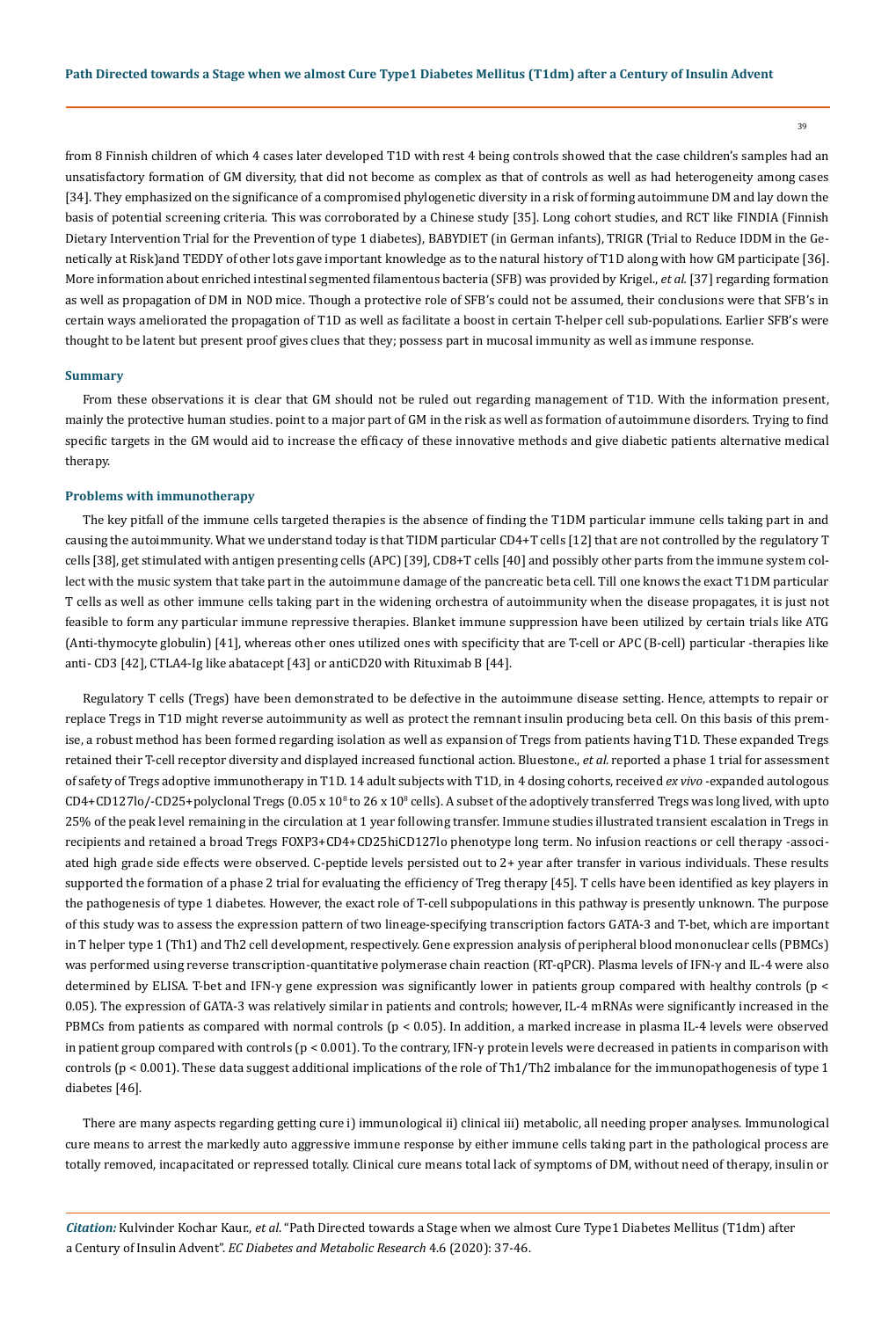40

other means. This doesn't imply that the pancreatic beta cells are totally functional. Metabolic cure means a stage when the total initial β cell mass and its function are totally replenished. This covers both immunological as well as clinical cure (Figure 1).



*Figure 1: Courtesy reference number [48]: The road to clinical type 1 diabetes (T1DM) and stages of recovery from the disease.* 

In 1984 Eisenberth elaborated the various phases of the autoimmune procedure [47] in T1DM. With this newer understanding of the natural disease propagation was yielded. This now recently got further supplemented by Orban., *et al.* [48] by a method of the recovery phase from the autoimmune damage. With novel potentially cures available and being concentrated on in research need of the hour is to get a method that quantifies as well as anticipates the stages of recovery from T1DM. Hence their innovative conceptual strategy for better staging as well as characterizing both therapies as well as other interventional methods which could change T1DM autoimmunity in a helpful method. Need for an objective as well as quantitative evaluation of the progress, or its absence, in clinical interventional trials. Further also there is requirement of comparison of interventions to see the ones giving the maximum benefit and potentially club them together for obtaining a synergism.

To develop the T1DM metabolic recovery index (DMMRI) Orban., *et al.* utilized the outcome of 3 published clinical trials [55,56,64] which documented stimulated C peptide area under the curve, HbA1c as well as insulin dosages. Utilization of 3 recent trials was done in view of them being most recent as well as comprehensive, having quiet similar clinical protocol designs as well as had all these factors evaluated. Their concept was dependent on the belief that C peptide is associated with lower HbA1c as well as insulin dosages. Combination of these3 factors into one formula gives the best way in testing total outcomes.

The formula that was posited by Orban., *et al.* for T1DM metabolic recovery index (DMMRI) is displayed in Equation (1)

D HbA1c (P  $\Box$  T) + (5  $\Box$  (1  $\Box$  D Insulin dose (T  $\Box$  P)/1  $\Box$  D Stimulated C-peptide AUC (T  $\Box$  P)) (1)

#### P-placebo, T-treated.

Value of 5 is indicating no effect for the intervention; Value > 5 indicates proportional improvement; Value < 5 indicates proportional worsening of the metabolic status due to intervention.

For checking immunological cure all immune cells taking part in β cell injury require to be isolated and assays formed to evaluate their no's activity, actions as well as crosstalk. Currently these represent high headed aims or theoretical thought process not converted to practice. Since T1DM particular pathological immune cells have not been isolated, a proper immunological cure remains not in site. Surrogate markers like enhanced number as well as function of regulatory T-cell cytokine profile alterations although very useful, remains unable to find correctly the immunological cure.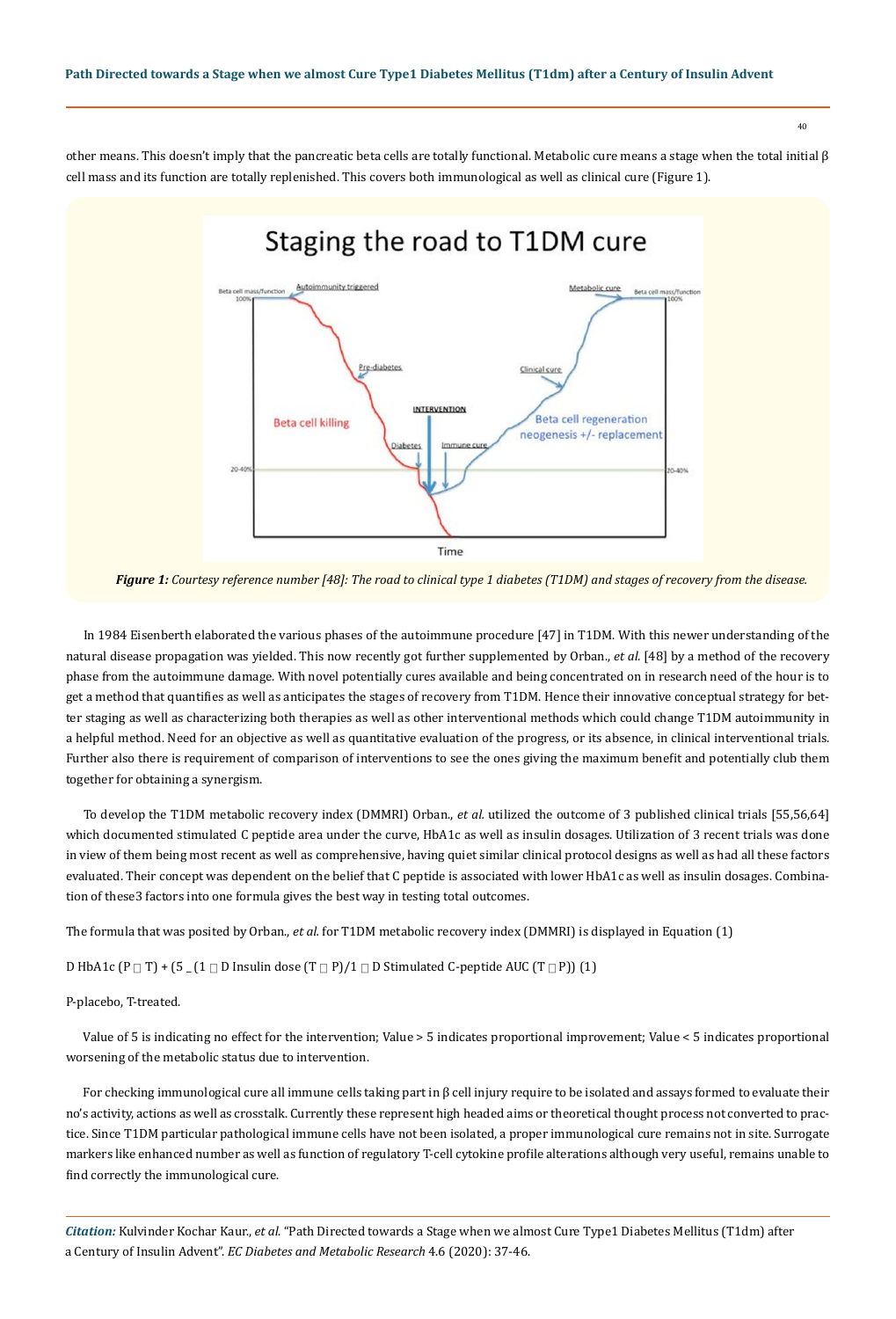Clinical cure is much simpler to define i. e no symptoms, normal blood sugars (normal HbA1c) with no therapy of any kinds, which includes insulin. This does not imply that β cell health got fully recovered. β cell function might vary among 50% and 100% since it is in the so-called prediabetes state. It might also get known as 'post diabetes state'.

Metabolic cure can also be simply stated. Normal insulin amounts point to normal endogenous insulin synthesis. A normal amount of 1<sup>st</sup> phase insulin response to glucose is nearest that we can estimate β cell function that is replenished.

In the past 5 decades increased as well as concerted actions have been taken to tackle T1DM autoimmunity with 2 typical strategies, immune cell targeted therapies, or antigen concentrated treatments. All these methods do not allow getting clinical cure or metabolic cure.

The key pitfall of the immune cells targeted therapies is the absence of finding the T1DM particular immune cells taking part in and causing the autoimmunity. What we understand today is that TIDM particular CD4+T cells [49] that are not controlled by the regulatory T cells [50], get stimulated with antigen presenting cells (APC) [51], CD8+T cells [52] and possibly other parts from the immune system collect with the music system that take part in the autoimmune damage of the pancreatic beta cell. Till one knows the exact T1DM particular T cells as well as other immune cells taking part in the widening orchestra of autoimmunity when the disease propagates, it is just not feasible to form any particular immune repressive therapies. Blanket immune suppression have been utilized by certain trials like ATG (Anti-thymocyte globulin) [53], whereas other ones utilized ones with specificity that are T-cell or APC (B-cell) particular -therapies like anti- CD3 [54], CTLA4-Ig like abatacept [55] or antiCD20 with Rituximab B [56]. Of these anti- CD3 as well as CTLA4-Ig could change but not halt the course of the specific autoimmunity with certain essential advantages as well as understanding.

Antigen concentrated treatments have not proved to be more beneficial. The biggest hurdle is 2 times, i) isolating the correct antigen (s) and ii) detected the proper delivering system. Some of the explanations support a main part of insulin or associated antigen (s) in originating autoimmunity are convincing. Of these one being that the damage is limited and particular to the insulin developing beta cell within the pancreatic islet. This gets further compounded by the fact that an epitope is present along with antigen Spreading once the disease progresses [57]. It has to be thought that till one intercepts this before it occurs at the initial phase of the disease, aid might be got by utilizing combined key antigens in an individualistic way. In avoiding oral insulin has been tried in this setting [58], with post hoc evaluation showing some preventive actions in a subgroup [58]. In a recent Bayesian meta-analysis GAD vaccine in alum in Type 1 diabetes demonstrated modest benefits [59]. Insulin B chain utilization in an incomplete Freunds adjuvant (IFA) in a phase 1 clinical trial demonstrated a good immune effect by escalating insulin B chain specific regulatory T-cells [60]. To get an administration system that is powerful and targeted that much to move the immune system back towards immune tolerance is the basic part of an antigen dependent strategy. The answer might lie in IFA or equivalent strong adjuvants. By reduction in the amounts as well as function of the auto-aggressive immune cells might deactivate them and hence help in getting the balance as well as tolerance back is crucial. The objective is to mimic the thymic education of immune cells within the peripheral circulation.

Clinical cure of Type 1 diabetes was neither attained by immune cells targeted, nor by antigen concentrated therapies. Although some changed the pathology they couldn't halt the autoimmunity. But still they have ended up giving certain good clinical results, Now the biggest challenge is how to capitalize on these partial yet very emphatic results as well as comparison of success in trials that have different methods that will help in giving direction to future trials.

The basic crucial metabolic factor of the disease is damage to the insulin synthesis. Measuring self-insulin synthesis should be assumed would help in the centre of success finding. But alone this is not enough and needs additional clinical as well as laboratory tests to be combined. Right now the best of the lot for checking self-insulin synthesis is serum C peptide. The rest of clinically essential laboratory tests are the metabolic effects of self-laboratory tests, i.e. blood sugar level (HbA1c), levels of externally administered insulin, how frequent hypoglycaemic as well as hyperglycaemic events ([diabetic ketoacidosis (DKA)]). These parameters are self-connected and it might be said that they have gone in "linkage disequilibrium". The link among C peptide, (HbA1c as well as insulin dosage is possibly tighter as compared to connection of this group with rest of parameters (like hypoglycaemic episodes as well as hyperglycaemic events (DKA). Get-

*Citation:* Kulvinder Kochar Kaur., *et al*. "Path Directed towards a Stage when we almost Cure Type1 Diabetes Mellitus (T1dm) after a Century of Insulin Advent". *EC Diabetes and Metabolic Research* 4.6 (2020): 37-46.

41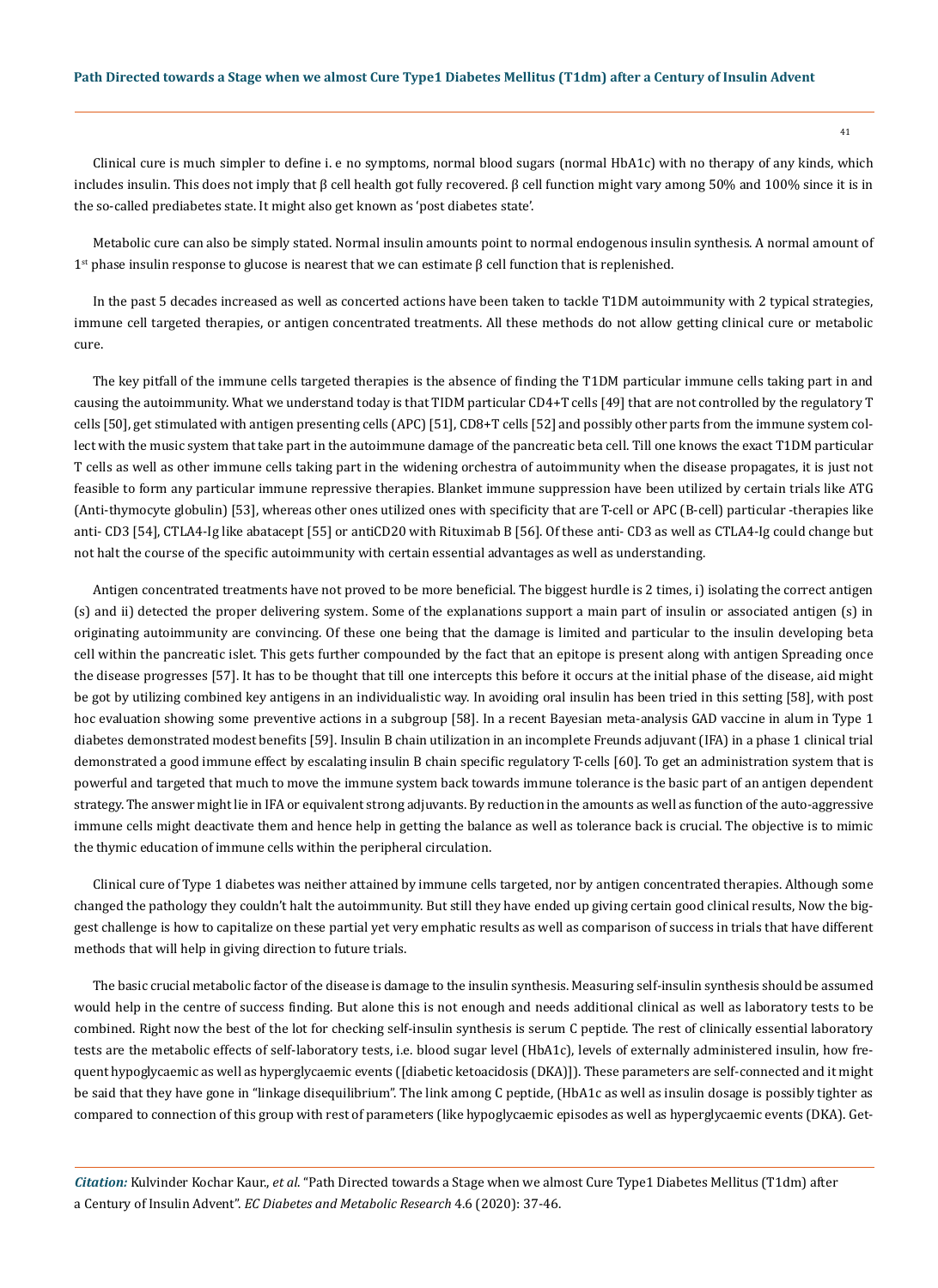ting more insight regarding fragile association among surrogate markers of DM control will help in contrasting newer therapy methods and thus formatting newer treatments.

Regarding the preDM setting lot of work has been put in to check the metabolic deterioration towards T1DM. Measuring alterations in stimulated C peptide over time singly [61,62] or together with HbA1c [63] gave assurance in enhancing anticipation of the initiation of T1DM beyond the usual autoantibody evaluations. Till date nobody has tried to check the dynamic of the metabolic decline or getting better comprehensively in T1DM patients.

Maximum clinical trials in T1DM patients utilize stimulated C peptide as the primary outcome result along with insulin as well as HbA1c as secondary ones to know the efficacy, but not in combination. It is quiet possible that a trial in which C peptide conservation also yields more effective HbA1c and would result in influence on patients short as well as long term health. Once these 2 changes take place along with insulin utilization, it might point benefit from the therapy utilized. It would be better to combine these factors into a formula.

The potential utilization of the proposed index by Orban., *et al.* [48] would be to give the quantification of the amount of desirable treatments, just little prior to clinical cure. Thus, sustainance or enhancement of the positive index (DMMRI > 5) could point to total immune cure, while improved but then deterioration over time would point effective but temporary change of the autoimmune mechanism. The index might also point to negative influence of accelerating autoimmunity and hence worsened metabolic status (DMMRI < 5). Other probable utilization of the index is to aid in selection of the best, most promising combination treatments. Further besides the chances of addition as well as/or synergism of various therapies, this index might aid in choosing best therapies, the ones possessing the maximum indices.

 Still lot of lacunae are there in this index. It can only get used in placebo controlled interventional clinical trial settings. This has been applicable to the 3 trials where it has been tried. Still the indices obtained appear to corroborate the usefulness of this method. The 2 trials that proved to be of success, namely abatacept as well as Rituximab B gave indices 5. The abatacept index is as compared to that for Rituximab B supposedly pointing to more advantages for the patients. The GAD vaccine trial was found to be not efficacious as corroborated by DMMRI < 5. In future, more checking will be required to check the applicability of the index with its usefulness.

Lot of work has been done to be able to cure this dreaded disease are going on with newer trials under way having planning, getting insight of the relative advantages of these novel methods are required markedly to help in formatting strategies as well as designs for more drugs as well as combination therapies to be formed for future. Thus, this innovative index which helps in contrasting of similar studies will aid both current as well as future attempts to abrogate which and ultimately cure T1DM patients the final objective.

## **Conclusion**

Thus, utilizing the innovate approach regarding characterization as well as stage recovery from autoimmune damage in T1DM by Orban., *et al.* helps in aiding in the stages of deterioration that had been given by erstwhile Eisenbarth. This staging aids in classification of the effectiveness of any action taken with the objective of halting the decline which might act as a quantitative metabolic measure of results through which treatments might get contrasted and actual help given by DM therapy found. Further role of CD28 is critical for regulatory T cell survival and the maintenance of immune homeostasis. Esensten., *et al.* [65] outlined the roles that CD28 and its family members play in human disease and reviewed the clinical efficacy of drugs that block CD28 ligands. Despite the centrality of CD28 and its family members and ligands to immune function, many aspects of CD28 biology remain unclear. Translation of a basic understanding of CD28 function into immunomodulatory therapeutics has been uneven with both successes and failures (See figure 2). Such real-world results may stem from multiple factors including complex receptor-ligand interactions among CD28 family members, differences between the mouse and human CD28 families, and cell-type specific roles of CD28 family members. Moreover phase 2 trials of Polygonal T-cells will further help in understanding role of these besides trials on omega acids and Vitamin D [66,67].

*Citation:* Kulvinder Kochar Kaur., *et al*. "Path Directed towards a Stage when we almost Cure Type1 Diabetes Mellitus (T1dm) after a Century of Insulin Advent". *EC Diabetes and Metabolic Research* 4.6 (2020): 37-46.

42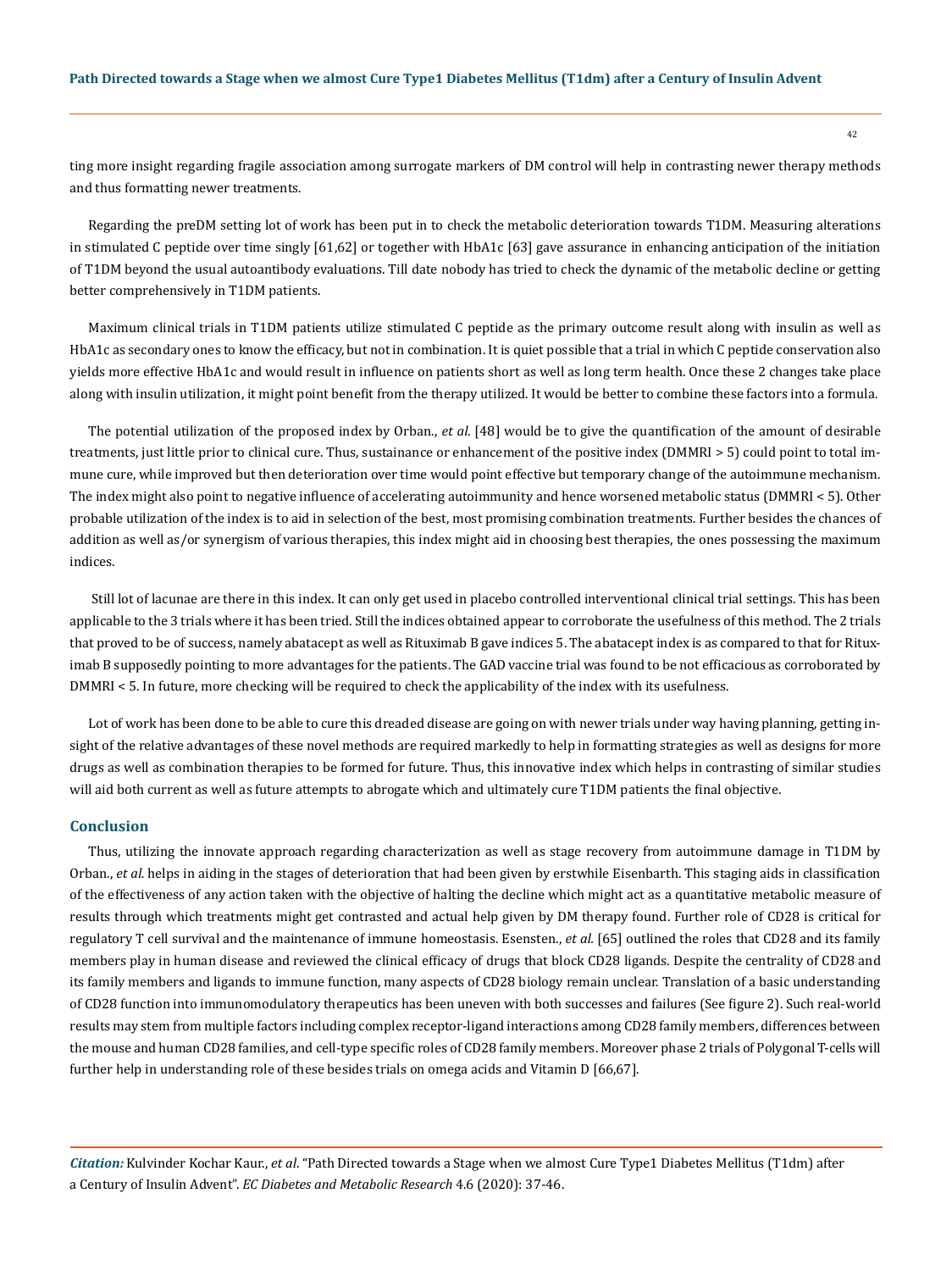

*Figure 2: Courtesy reference number [65]: Major CD28 pathways in human T cells. CD4+CD45RA+ human T cells were stimulated with anti-CD3 antibodies or anti-CD3 and anti-CD28 antibodies for 24 hours before harvest and transcriptome analysis. Differentially regulated genes were mapped to specific pathways (nodes), which are connected to each other based on common function (edges) using the Reactome pathway database (Croft., et al. 2014; Milacic., et al. 2012). Top-level nodes are categorized by a collection of pathways specific to its category (e. g. Immune System includes CD28 and TCR stimulation and cytokine signaling pathways, among others). The major pathway categories are indicated by pop-out text boxes in the network above. The density of connected nodes indicates the relative enrichment of a given class of pathways in T cells after CD28 stimulation.*

# **Bibliography**

- 1. Banting FG., *et al*[. "Pancreatic Extracts in the treatment of Diabetes Mellitus".](https://www.ncbi.nlm.nih.gov/pmc/articles/PMC1524425/) *Canadian Medical Association Journal* 12 (1922): 141- [146.](https://www.ncbi.nlm.nih.gov/pmc/articles/PMC1524425/)
- 2. [Thabit H and Hovorka R. "Coming of age :The artificial pancreas fortype1 Diabetes".](https://www.ncbi.nlm.nih.gov/pmc/articles/PMC4969330/) *Diabetologia* 59 (2016): 1795-1805.
- 3. [Home PD. "Plasma insulin profiles after subcutaneous injection: How close can we get to physiology in people with diabetes?"](https://www.ncbi.nlm.nih.gov/pubmed/26041603) *Diabe[tes, Obesity and Metabolism](https://www.ncbi.nlm.nih.gov/pubmed/26041603)* 17 (2015): 1011-1020.
- 4. De Boer LH., *et al*[. "Long term renal outcomes of patients with type 1 diabetes mellitus and microalbuminurea: An analysis of the](https://www.ncbi.nlm.nih.gov/pubmed/21403038) [diabetes control and complications Trial /Epidemiology of diabetes Interventions and Complications Trial/Epidemiology of diabetes](https://www.ncbi.nlm.nih.gov/pubmed/21403038) [Interventions and complications cohort".](https://www.ncbi.nlm.nih.gov/pubmed/21403038) *Archives of Internal Medicine* 171 (2011): 412-420.
- 5. White HN., *et al*[. "Effect of prior intensive therapy in type 1 diabetes on 10year ;progression and retinopathy in the DCCT /EDTC:](https://www.ncbi.nlm.nih.gov/pubmed/20150283) [Comparison of adults and adolescents".](https://www.ncbi.nlm.nih.gov/pubmed/20150283) *Diabetes* 59 (2010): 1244-1253.
- 6. Alberts JW., *et al*[. "Effect of prior insulin treatment during the diabetes control and complications Trial\(DCCT\)on peripheral neuropa](https://www.ncbi.nlm.nih.gov/pubmed/20150297)[thy in type 1 diabetes during the Epidemiology of diabetes Interventions and Complications\(EDIC\) Study".](https://www.ncbi.nlm.nih.gov/pubmed/20150297) *Diabetes Care* 33 (2010): [1090-1096.](https://www.ncbi.nlm.nih.gov/pubmed/20150297)
- 7. Kulvinder Kochar Kaur., *et al*. "An Update on Etiopathogenesis and Management t of Type 1 Diabetes Mellitus". *Open Access Journal of Endocrinology* 1.2 (2017): 1-23.
- 8. Kulvinder Kochar Kaur., *et al*[. "Restricting Carbohydrates in the Diet-A Possible Method of Meeting the Challenges of Increasing Dia](https://www.researchgate.net/publication/333611371_Open_Access_Journal_of_Endocrinology_Restricting_Carbohydrates_in_the_Diet-A_Possible_Method_of_Meeting_the_Challenges_of_Increasing_Diabesity_in_Type1_Diabetes_along_with_Meeting_Exercise_Performance)[besity in Type1 Diabetes along with Meeting Exercise Performances Requirements-A Review".](https://www.researchgate.net/publication/333611371_Open_Access_Journal_of_Endocrinology_Restricting_Carbohydrates_in_the_Diet-A_Possible_Method_of_Meeting_the_Challenges_of_Increasing_Diabesity_in_Type1_Diabetes_along_with_Meeting_Exercise_Performance) *Open Access Journal of Endocrinology*  [3.1 \(2019\): 000138.](https://www.researchgate.net/publication/333611371_Open_Access_Journal_of_Endocrinology_Restricting_Carbohydrates_in_the_Diet-A_Possible_Method_of_Meeting_the_Challenges_of_Increasing_Diabesity_in_Type1_Diabetes_along_with_Meeting_Exercise_Performance)

*Citation:* Kulvinder Kochar Kaur., *et al*. "Path Directed towards a Stage when we almost Cure Type1 Diabetes Mellitus (T1dm) after a Century of Insulin Advent". *EC Diabetes and Metabolic Research* 4.6 (2020): 37-46.

43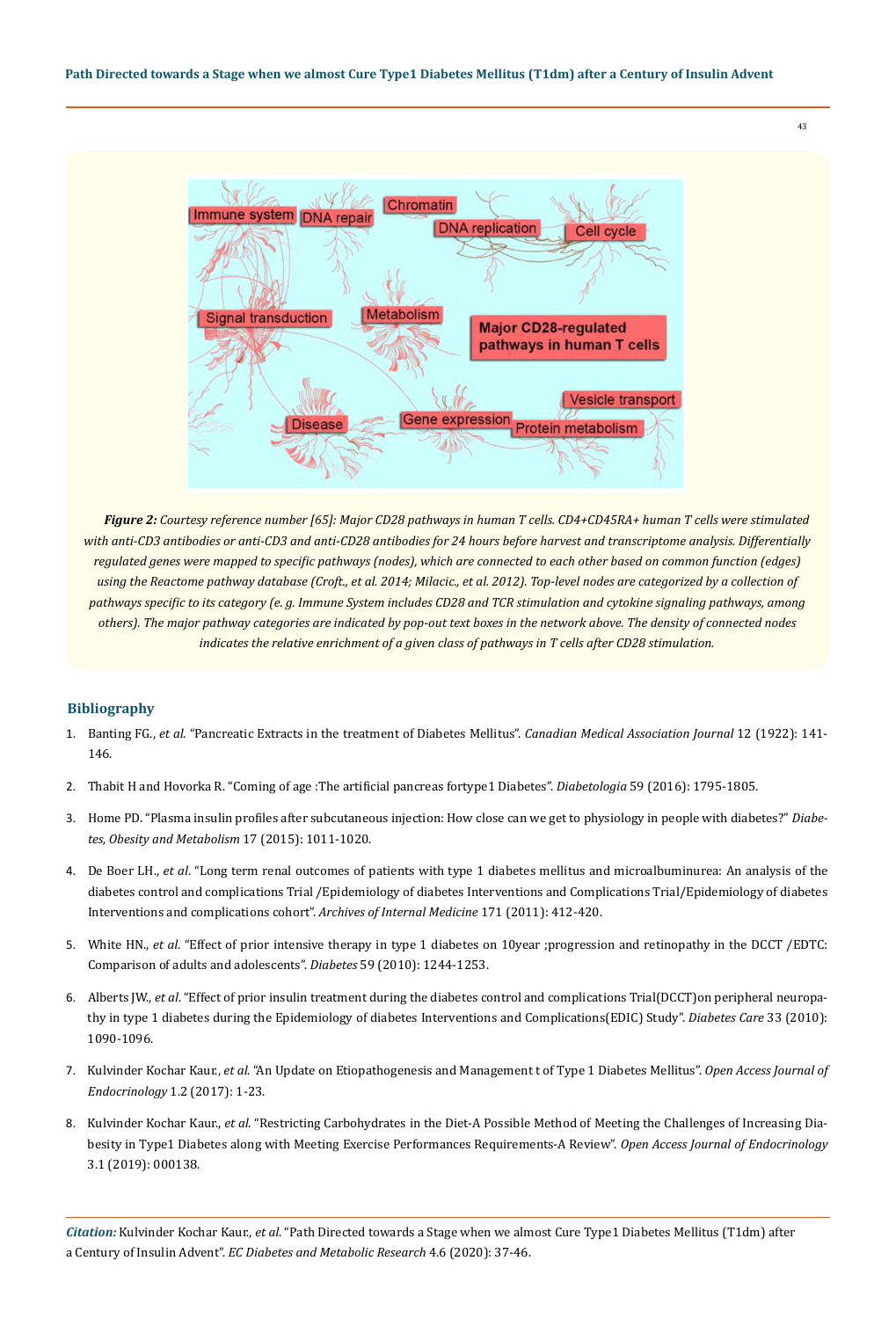- 44
- 9. Kulvinder Kochar Kaur., *et al*[. "How can we use Empagliflozin as an adjuvant in reducing required need of insulin in type1 diabetes](http://www.tridhascholars.org/pdfs/how-can-we-use-empagliflozin-as-an-adjuvant-in-reducing-required-need-of-insulin-in-type-1-diabetes-along-with-lowered-hba1c-weight-without-fear-of-dka-a-mini-review-joccr-4-1083.pdf)  [along with lowered HbA1c,weight without fear of DKA.-A Minireview''. under publication in press accepted \(2019\).](http://www.tridhascholars.org/pdfs/how-can-we-use-empagliflozin-as-an-adjuvant-in-reducing-required-need-of-insulin-in-type-1-diabetes-along-with-lowered-hba1c-weight-without-fear-of-dka-a-mini-review-joccr-4-1083.pdf)
- 10. Kulvinder Kochar Kaur., *et al*[. "An update on the Immunotherapy Strategies for the treatment of Type 1 Diabetes\(TID \)-How far have](https://www.researchgate.net/publication/340844829_An_update_on_the_Immunotherapy_Strategies_for_the_treatment_of_Type_1_Diabetes_TID-How_far_have_we_reached_in_reaching_insulin_independency_in_TID_therapy-A_Systematic_Review)  [we reached in reaching insulin independency in TID therapy.-A Systematic Review''.](https://www.researchgate.net/publication/340844829_An_update_on_the_Immunotherapy_Strategies_for_the_treatment_of_Type_1_Diabetes_TID-How_far_have_we_reached_in_reaching_insulin_independency_in_TID_therapy-A_Systematic_Review) *Journal of Endocrinology* (2020).
- 11. [Wallberg M and Cooke A. "Immune mechanisms in Type 1 Diabetes".](https://www.ncbi.nlm.nih.gov/pubmed/24054837) *Trends in Immunology* 34.12 (2013): 583-591.
- 12. [Knip M and Smell O. "Environmental triggers of Type 1 Diabetes".](https://www.ncbi.nlm.nih.gov/pmc/articles/PMC5571740/) *Cold Spring Harbor Perspectives in Medicine* 2.7 (2012): 176-185.
- 13. Adamczak DM., *et al*[. "The roll of Toll like receptors and Vitamin D in Diabetes mellitus Type 1-a review".](https://www.ncbi.nlm.nih.gov/pubmed/24845558) *Scandinavian Journal of Immunology* [80.2 \(2014\): 75-84.](https://www.ncbi.nlm.nih.gov/pubmed/24845558)
- 14. Norris JM., *et al*[. "Timing of initial cereal exposure in infancy and risk of islet autoimmunity".](https://jamanetwork.com/journals/jama/fullarticle/197392) *The Journal of the American Medical Association* [290.13 \(2003\): 1713-1720.](https://jamanetwork.com/journals/jama/fullarticle/197392)
- 15. [Itoh A and Ridgway WM. "Targeting innate immunity to downregulate adaptive immunity and reverse Type 1 Diabetes and reverse](https://www.ncbi.nlm.nih.gov/pmc/articles/PMC5448691/)  Type 1 Diabetes". *[ImmunoTargets and Therapy](https://www.ncbi.nlm.nih.gov/pmc/articles/PMC5448691/)* 6 (2017): 31-38.
- 16. [Kondrashova A and Hyoty H. "Role of viruses and other microbes in the pathogenesis of Type 1 Diabetes".](https://www.tandfonline.com/doi/abs/10.3109/08830185.2014.889130?journalCode=iiri20) *International Reviews of Immunology* [33.4 \(2014\): 284-295.](https://www.tandfonline.com/doi/abs/10.3109/08830185.2014.889130?journalCode=iiri20)
- 17. Mojlibian M., *et al*[. "Diabetes specific HLA-DR-restricted proinflammatory T cell response to wheat polypeptides in tissue transgluta](https://www.ncbi.nlm.nih.gov/pubmed/19401421)[minase antibody –negative patients with Type 1 Diabetes".](https://www.ncbi.nlm.nih.gov/pubmed/19401421) *Diabetes* 58.8 (2009): 1789-1796.
- 18. [Adorini L. "Interventions in autoimmunity: the potential of Vitamin D receptor agonists".](https://europepmc.org/article/med/15936743) *Cellular Immunology* 233.2 (2005): 115-124.
- 19. [Knip M. "Autoimmune mechanism s in Type 1 Diabetes".](https://www.ncbi.nlm.nih.gov/pubmed/18625444) *Autoimmunity Reviews* 7.7 (2008): 550-557.
- 20. [Zhou Z and Jensen PE. "Structural characteristics of HLA-DQ that may impact DM editing and susceptibility to Type 1 Diabetes".](https://www.frontiersin.org/articles/10.3389/fimmu.2013.00262/full) *Fron[tiers in Immunology](https://www.frontiersin.org/articles/10.3389/fimmu.2013.00262/full)* 4 (2013): 262.
- 21. Wing K., *et al*[. "CTLA-4 control over Foxp3+regulatory T cell function".](https://science.sciencemag.org/content/322/5899/271) *Science* 322.5899 (2008): 271-275.
- 22. Roy Chaudhary R., *et al*[. "BACH2 represses effector programs to stabilize Treg- mediated Immune homeostasis".](https://www.nature.com/articles/nature12199) *Nature* 498.7455 [\(2013\): 506-510.](https://www.nature.com/articles/nature12199)
- 23. Downes K., *et al*[. "Reduced expression of ifih1 is protective for Type 1 Diabetes".](https://www.ncbi.nlm.nih.gov/pmc/articles/PMC2936573/) *PLoS One* 5.9 (2010): e12469.
- 24. Wachlin G., *et al*. "IL-1β ,[IFNƴ and TNFα increase vulnerability of pancreatic beta cells to autoimmune destruction".](https://www.ncbi.nlm.nih.gov/pubmed/12791316) *Journal of Autoimmunity* [20.4 \(2003\): 303-312.](https://www.ncbi.nlm.nih.gov/pubmed/12791316)
- 25. Marroqli L., *et al*[. "BACH2-a candidate risk gene for Type 1 Diabetes, regulates apoptosis in pancreatic β-cells via JNK 1 modulation and](https://www.ncbi.nlm.nih.gov/pubmed/24608439)  [crosstalk with the candidate gene PTPN2".](https://www.ncbi.nlm.nih.gov/pubmed/24608439) *Diabetes* 63.7 (2014): 2516-527.
- 26. Naguiera TC., *et al*[. "GLIS3.a susceptibility gene for Type 1 and type2 Diabetes modulates pancreatic β-cells apoptosis via regulation](https://www.ncbi.nlm.nih.gov/pubmed/23737756)  [of a splice variant of the BH3-Only protein bim".](https://www.ncbi.nlm.nih.gov/pubmed/23737756) *PLoS Genetics* 9.5 (2013): e1003532.
- 27. Kulvinder Kochar Kaur., *et al*[. "An Update on Aetiopathogenesis and Management of Obesity". Obesity and Control Therapies: Open](https://symbiosisonlinepublishing.com/obesity-control-therapies/obesity-control-therapies23.php)  [Access 3.1 \(2016\): 1-17.](https://symbiosisonlinepublishing.com/obesity-control-therapies/obesity-control-therapies23.php)
- 28. Kulvinder Kochar Kaur., *et al*[. "Hypothalamic inflammation and glioses as aetiopathogenetic factor inhigh fat diet induced obesity and](https://openventio.org/hypothalamic-inflammation-and-glioses-as-aetiopathogenetic-factor-in-high-fat-diet-induced-obesity-and-various-therapeutic-options-to-resolve-it/)  various therapeutic options to resolve it". *[Obesity Research and Clinical Practice Journal](https://openventio.org/hypothalamic-inflammation-and-glioses-as-aetiopathogenetic-factor-in-high-fat-diet-induced-obesity-and-various-therapeutic-options-to-resolve-it/)* 4.2 (2017): 44-60.
- 29. Kulvinder Kochar Kaur., *et al*[. "Current advances in pathogenesis in obesity: Role of Hypothaalamic gliosis".](http://www.heraldopenaccess.us/openaccess/current-advances-in-pathogenesis-in-obesity-impact-of-hypothalamic-glioses) *Journal of Obesity and Weight Loss* [3.008 \(2018\): 1-11.](http://www.heraldopenaccess.us/openaccess/current-advances-in-pathogenesis-in-obesity-impact-of-hypothalamic-glioses)
- 30. Kulvinder Kochar Kaur., *et al*[. "Have Probiotics and Synbiotics passed the test of time to be implemented in management of obesity and](http://www.medcraveonline.com/AOWMC/have-probiotics-and-synbiotics-passed-the-test-of-time-to-be-implemented-in-management-of-obesity-and-related-metabolic-disorders-a-comprehensive-review.html)  related metabolic disorders-a comprehensive review". *[Obesity, Weight Management and Control Advances](http://www.medcraveonline.com/AOWMC/have-probiotics-and-synbiotics-passed-the-test-of-time-to-be-implemented-in-management-of-obesity-and-related-metabolic-disorders-a-comprehensive-review.html)* 9.1 (2019): 21-28.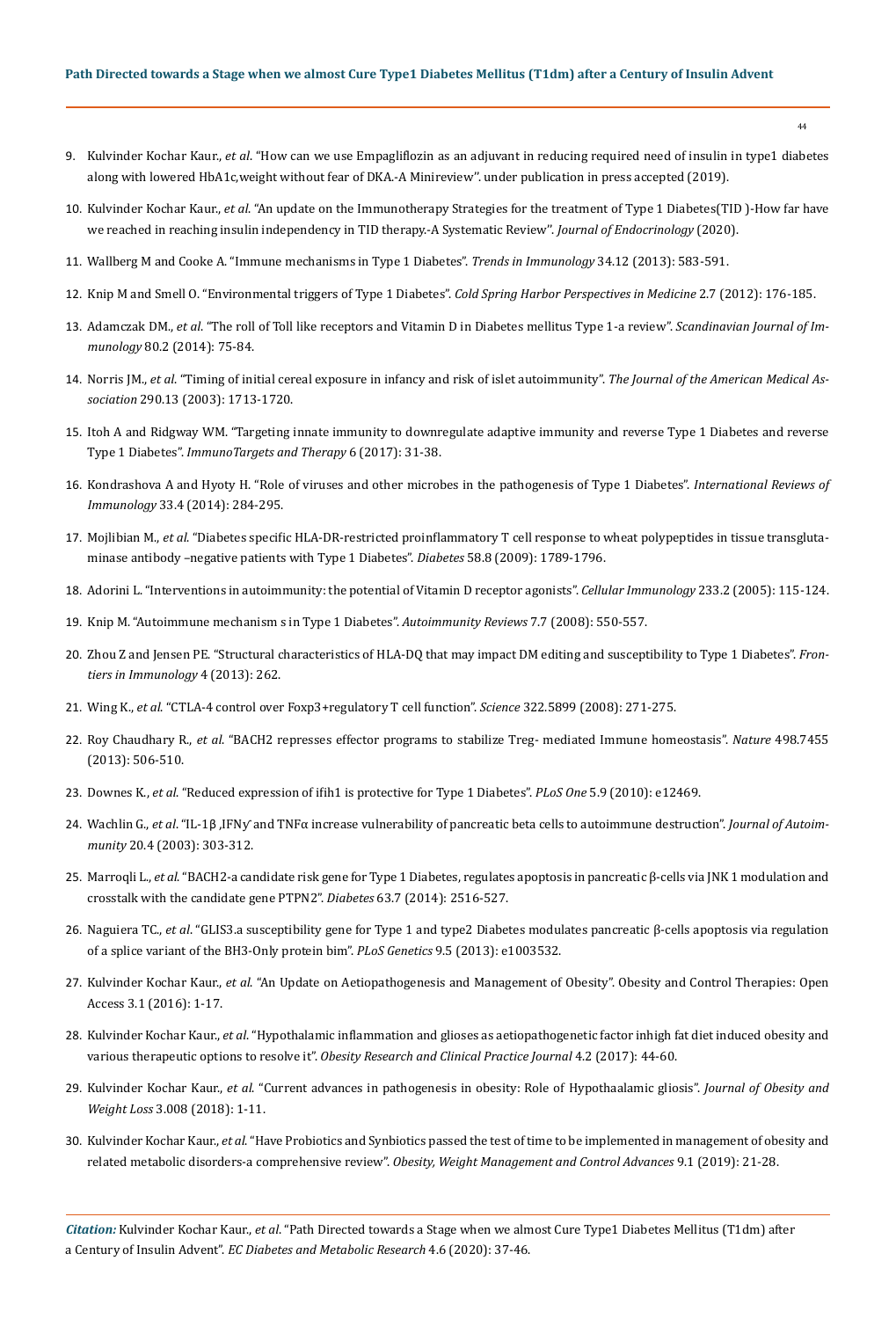45

- 31. Kulvinder Kochar Kaur., *et al*[. "Weight loss Associated with high protein Intake in Obesity:Interactions of Gut Microbiota in Protein](https://www.researchgate.net/publication/325988027_Weight_Loss_Associated_with_High_Protein_Diet_Intake_in_Obesity_Interactions_of_Gut_Microbiota_in_Protein_Sources_Influencing_this_Positive_Effect)  [Sources influencing this positive effect".](https://www.researchgate.net/publication/325988027_Weight_Loss_Associated_with_High_Protein_Diet_Intake_in_Obesity_Interactions_of_Gut_Microbiota_in_Protein_Sources_Influencing_this_Positive_Effect) *Acta Scientific Nutritional Health* 2.7 (2018) : 80-89.
- 32. Kulvinder Kochar Kaur., *et al*[. "Will Probiotics Provide the Answer for Therapy of Non-alcoholic Fatty Liver Disease \(NAFLD\)? A](https://www.researchgate.net/publication/339508376_Will_Probiotics_Provide_the_Answer_for_Therapy_of_Non-alcoholic_Fatty_Liver_Disease_NAFLD_-_A_Systematic_Review_Biochem_Physiol_9_257)  Systematic Review". *[Biochemistry and Physiology](https://www.researchgate.net/publication/339508376_Will_Probiotics_Provide_the_Answer_for_Therapy_of_Non-alcoholic_Fatty_Liver_Disease_NAFLD_-_A_Systematic_Review_Biochem_Physiol_9_257)* 9 (2020): 257.
- 33. Depommier C., *et al*. "Supplementation with *Akkermansia muciniphila* [in overweight and obese human volunteers :A proof of concept](https://www.researchgate.net/publication/334155626_Supplementation_with_Akkermansia_muciniphila_in_overweight_and_obese_human_volunteers_a_proof-of-concept_exploratory_study)  exploratory study". *Nature Medicine* [25 \(2019\): 1096-1103.](https://www.researchgate.net/publication/334155626_Supplementation_with_Akkermansia_muciniphila_in_overweight_and_obese_human_volunteers_a_proof-of-concept_exploratory_study)
- 34. Giongo A., *et al*[. "Toward defining the autoimmune microbiome for type 1 diabetes".](https://www.ncbi.nlm.nih.gov/pmc/articles/PMC3105672/) *The ISME Journal* 5 (2011): 82-91.
- 35. Huang Y., *et al*[. "Gut microbiota profiling in Han Chinese with type 1 diabetes".](https://www.ncbi.nlm.nih.gov/pubmed/29733871) *Diabetes Research and Clinical Practice* 141 (2018): [256-263.](https://www.ncbi.nlm.nih.gov/pubmed/29733871)
- 36. Paun A., *et al*[. "The influence of microbiome on type 1 diabetes".](https://www.ncbi.nlm.nih.gov/pubmed/28069754) *Journal of Immunology* 198 (2017): 590-595.
- 37. Kriegel MA., *et al*[. "Naturally transmitted segmented filamentous bacteria segregate with diabetes protection in non obese diabetic](https://www.semanticscholar.org/paper/Naturally-transmitted-segmented-filamentous-with-in-Kriegel-Sefik/4224e689415d1bae8809255dabc7f363b449d90d)  mice". *[Proceedings of the National Academy of Sciences of the United States of America](https://www.semanticscholar.org/paper/Naturally-transmitted-segmented-filamentous-with-in-Kriegel-Sefik/4224e689415d1bae8809255dabc7f363b449d90d)* 108 (2011): 11548-1563.
- 38. Parikka V., *et al*[. "Early seroconversion and rapidly increasing autoantibody concentrations predict pubertal prepubertal manifesta](https://www.ncbi.nlm.nih.gov/pubmed/22441569)[tion of type 1 diabetes in children at genetic risk".](https://www.ncbi.nlm.nih.gov/pubmed/22441569) *Diabetologia* 55 (2012): 1926-1936.
- 39. Krischer JP., *et al*[. "The 6 year incidence of diabetes-associated autoantibodies in genetically at risk children: the TEDDY study".](https://www.ncbi.nlm.nih.gov/pubmed/25660258) *Diabetologia* [58 \(2015\): 980-987.](https://www.ncbi.nlm.nih.gov/pubmed/25660258)
- 40. Bosi E., *et al*[. "Impact of age and antibody type on progression from single to multiple autoantibodies in type 1 diabetes relatives".](https://www.ncbi.nlm.nih.gov/pubmed/28531305) *The [Journal of Clinical Endocrinology and Metabolism](https://www.ncbi.nlm.nih.gov/pubmed/28531305)* 102 (2017): 2881-886.
- 41. [American Diabetes Association. "2 Classification and Diagnosis of Diabetes: Standards of Medical Care in Diabetes-2019".](https://care.diabetesjournals.org/content/42/Supplement_1/S13) *Diabetes Care* [42 \(2019\): S13-S28.](https://care.diabetesjournals.org/content/42/Supplement_1/S13)
- 42. Herold KC., *et al*[. "Teplizumab\(antiCD3mAb\) treatment preserves C-peptide responses in patients with new –onset type 1 diabetes](https://www.ncbi.nlm.nih.gov/pubmed/23835333)  [in a randomized controlled trial: Metabolic and immunologic features at baseline identify a subgroup of responders".](https://www.ncbi.nlm.nih.gov/pubmed/23835333) *Diabetes* 62 [\(2013\): 3766-3774.](https://www.ncbi.nlm.nih.gov/pubmed/23835333)
- 43. Rigby MR., *et al*[. "Targeting of memory T cells with alefacept in new –onset type 1 diabetes \(TIDAL study\):12 month results of a ran](https://www.ncbi.nlm.nih.gov/pubmed/24622414)[domized, double blind placebo controlled phase 2 trial".](https://www.ncbi.nlm.nih.gov/pubmed/24622414) *The Lancet Diabetes and Endocrinology* 1 (2013): 284-294.
- 44. Mahon JL., *et al*[. "The Trial Net Natural History Study of the Development of type 1 diabetes: Objectives, design and initial results".](https://www.ncbi.nlm.nih.gov/pubmed/18823409)  *[Pediatrics and Diabetes](https://www.ncbi.nlm.nih.gov/pubmed/18823409)* 10 (2009): 97-104.
- 45. Bluestone JA., *et al*[. "Type 1 Diabetes Immunotherapy using polyclonal regulatory T Cells".](https://www.ncbi.nlm.nih.gov/pubmed/26606968) *Science Translational Medicine* 7.315 [\(2015\): 315ra189.](https://www.ncbi.nlm.nih.gov/pubmed/26606968)
- 46. Vaseghi H., *et al*[. "T helper cell type1-Transcription factor T-Bet is downregulated in Type 1Diabetes".](https://www.ncbi.nlm.nih.gov/pubmed/27917625) *Iranian Journal of Allergy, Asthma and Immunology* [15.5 \(2016\): 386-393.](https://www.ncbi.nlm.nih.gov/pubmed/27917625)
- 47. Eisen barth GS. "Autoimmune beta cell insufficiency". *Triangle* 23 (1984): 111-124.
- 48. Orban T., *et al*[. "A novel quantitative approach to staging and assessing recovery from type 1 diabetes mellitus: the type 1 diabetes](https://www.ncbi.nlm.nih.gov/pubmed/32028576)  mellitus metabolic recovery index". *[International Journal of Molecular Sciences](https://www.ncbi.nlm.nih.gov/pubmed/32028576)* 21 (2020): 992.
- 49. [Walker LS and Von Herrath. "CDT4 cell differentiation in type 1 diabetes".](https://www.ncbi.nlm.nih.gov/pmc/articles/PMC4687517/) *Clinical and Experimental Immunology* 183 (2016): 16-29.
- 50. Bluestone JA., *et al*[. "Type 1 diabetes immunotherapy using polyglonal regulatory T cell".](https://www.ncbi.nlm.nih.gov/pubmed/26606968) *Science Translational Medicine* 7 (2015): [315ra189.](https://www.ncbi.nlm.nih.gov/pubmed/26606968)
- 51. Calderon B., *et al*[. "The central role of antigen presentation in islets of langerhans in autoimmune diabetes".](https://www.ncbi.nlm.nih.gov/pubmed/24556398) *Current Opinion in Immunology* [26 \(2014\): 32-40.](https://www.ncbi.nlm.nih.gov/pubmed/24556398)